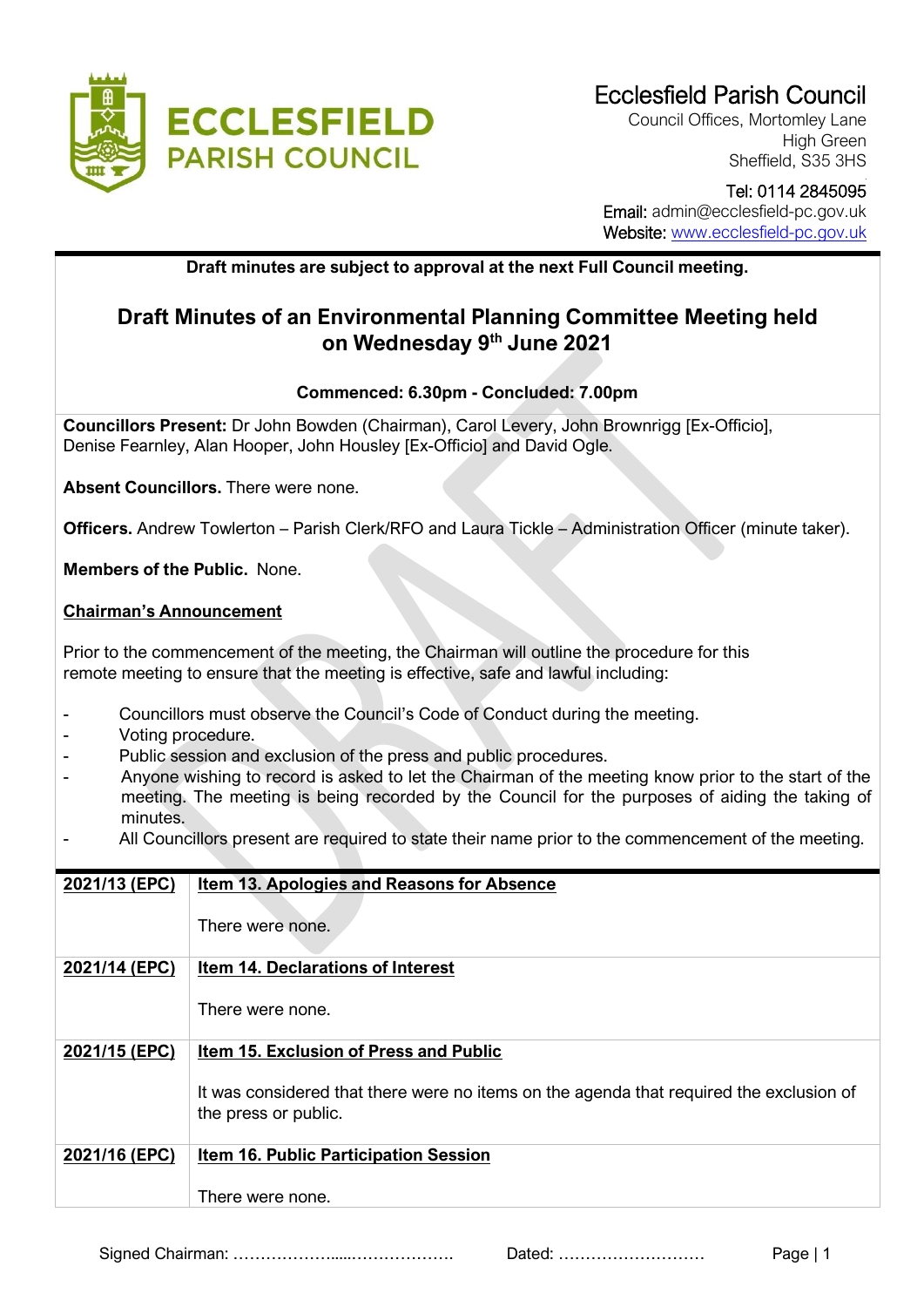| 2021/17 (EPC) | <b>Item 17. Environmental Planning Minutes</b>                                                                                                                                                                                                                                                                                                                                                                                                                                                                                                                                                                        |                                            |                                                           |                                                                                                                                                                                                                                                                                                                                                                         |                        |
|---------------|-----------------------------------------------------------------------------------------------------------------------------------------------------------------------------------------------------------------------------------------------------------------------------------------------------------------------------------------------------------------------------------------------------------------------------------------------------------------------------------------------------------------------------------------------------------------------------------------------------------------------|--------------------------------------------|-----------------------------------------------------------|-------------------------------------------------------------------------------------------------------------------------------------------------------------------------------------------------------------------------------------------------------------------------------------------------------------------------------------------------------------------------|------------------------|
|               |                                                                                                                                                                                                                                                                                                                                                                                                                                                                                                                                                                                                                       | meeting held on 27 <sup>th</sup> May 2021. |                                                           | To consider the Draft Minutes, including actions, of the Environmental Planning Committee                                                                                                                                                                                                                                                                               |                        |
|               | The Vice-Chairman of the Environmental Planning Committee Councillor Alan Hooper gave<br>an update to the Committee relating to the footpath between Greenwood Road and<br>Mortomley Lane, High Green. The Vice-Chairman Councillor Alan Hooper and Councillor<br>Carol Levery had met with residents regarding the safety of the footpath and how it was<br>going to be resolved. The Vice-Chairman Councillor Alan Hooper is meeting with a<br>planning officer from Sheffield City Council to look at the site and will then be able to<br>provide an update at the next Environmental Planning Committee meeting. |                                            |                                                           |                                                                                                                                                                                                                                                                                                                                                                         |                        |
|               |                                                                                                                                                                                                                                                                                                                                                                                                                                                                                                                                                                                                                       | now been extended to 21 July 2021.         |                                                           | The Vice-Chairman of the Environmental Planning Committee Councillor Alan Hooper gave<br>an update to the Committee relating to planning application 21/00266/FUL Quality Hotel<br>Sheffield North, Lane End, Sheffield, S35 3UH - Use of hotel (Use Class C1) as 44 social<br>housing dwellings (Use Class C3). The deadline for consideration of this application has |                        |
|               | be endorsed.                                                                                                                                                                                                                                                                                                                                                                                                                                                                                                                                                                                                          |                                            |                                                           | Proposed by Councillor David Ogle and seconded by Councillor Denise Fearnley and<br>RESOLVED: That the draft Minutes of the Environmental Planning meeting of 27 May 2021                                                                                                                                                                                               | (7 in favour)          |
| 2021/18 (EPC) |                                                                                                                                                                                                                                                                                                                                                                                                                                                                                                                                                                                                                       | <b>Item 18. Planning Matters</b>           |                                                           |                                                                                                                                                                                                                                                                                                                                                                         |                        |
|               | 18.1 To note and consider the list of planning applications for comment since the last<br>meeting and any delegated to the Admin Officer in accordance with Council Policy.<br>4 were considered.                                                                                                                                                                                                                                                                                                                                                                                                                     |                                            |                                                           |                                                                                                                                                                                                                                                                                                                                                                         |                        |
|               | <b>Date</b>                                                                                                                                                                                                                                                                                                                                                                                                                                                                                                                                                                                                           | Planning                                   | <b>Site Location</b>                                      | <b>Brief Description of</b>                                                                                                                                                                                                                                                                                                                                             | Date                   |
|               | <b>Received</b>                                                                                                                                                                                                                                                                                                                                                                                                                                                                                                                                                                                                       | Reference                                  |                                                           | Proposal                                                                                                                                                                                                                                                                                                                                                                | <b>Comments</b><br>Due |
|               | 24.5.21                                                                                                                                                                                                                                                                                                                                                                                                                                                                                                                                                                                                               | 21/02271/FUL                               | 228 Chapel Road,<br>Chapeltown,<br>Sheffield, S35<br>1QH  | Demolition of garage<br>and erection of single-<br>storey front/side/rear<br>extension to<br>dwellinghouse.                                                                                                                                                                                                                                                             | 15.6.21                |
|               | 2.6.21                                                                                                                                                                                                                                                                                                                                                                                                                                                                                                                                                                                                                | 21/01186/FUL                               | 16 Trickett Road,<br>High Green,<br>Sheffield, S35<br>4FN | Demolition of rear<br>conservatory and<br>erection of single-<br>storey rear extension<br>to dwellinghouse<br>(amended proposal<br>and plans).                                                                                                                                                                                                                          | 22.6.21                |
|               | 2.6.21                                                                                                                                                                                                                                                                                                                                                                                                                                                                                                                                                                                                                | 21/02374/FUL                               | 245 Springwood<br>Lane, Sheffield,<br><b>S35 4JP</b>      | Demolition of<br>greenhouse and<br>erection of single-<br>storey extension to<br>detached garage to<br>form garden room for<br>dwellinghouse.                                                                                                                                                                                                                           | 22.6.21                |

Signed Chairman: ……………….....………………. Dated: ……………………… Page | 2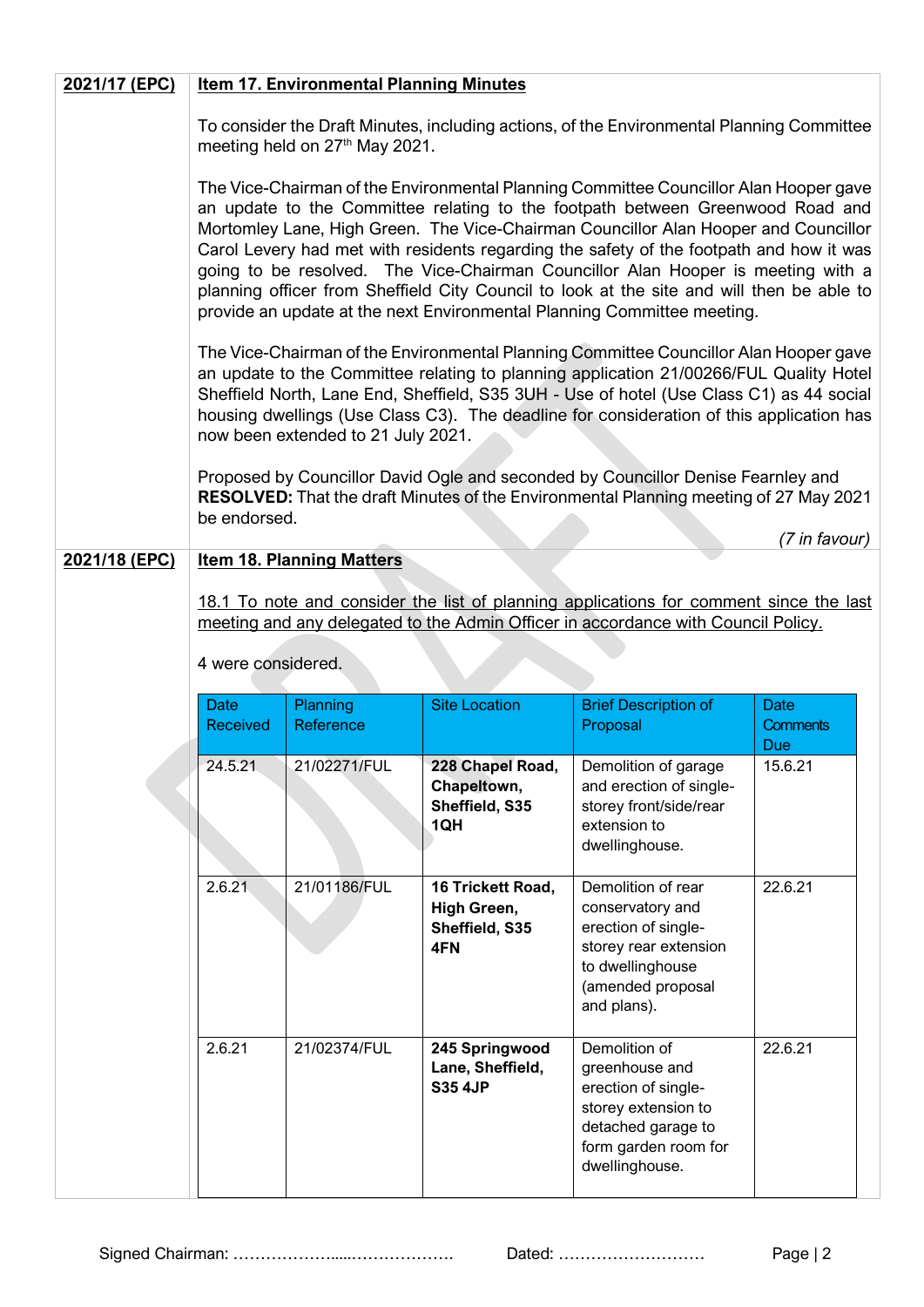|  | 2.6.21 | 21/02290/FUL | 8 Crofton Rise,<br>Sheffield, S35<br>4FX | Erection of single-<br>storey front/side<br>extension to<br>dwellinghouse. | 23.6.21 |  |
|--|--------|--------------|------------------------------------------|----------------------------------------------------------------------------|---------|--|
|--|--------|--------------|------------------------------------------|----------------------------------------------------------------------------|---------|--|

Proposed by Councillor David Ogle and seconded by Councillor Denise Fearnley and **RESOLVED:** That the Council has no objections or comments to make on these planning applications except for:

- 1) 21/02271/FUL 228 Chapel Road, Chapeltown, Sheffield, S35 1QH. The Planning Committee's comments on this application are:
	- The Committee would like further clarification regarding relating to the plans and elevations for this planning application.
	- The Committee would like plans and elevations to be provided and showing the proposed works between the properties of 224 and 226 Chapel Road.
	- The Committee would like the neighbours' comments to be taken into consideration.

*(7 in favour)*

18.2 To receive notifications of any planning decision notices (listed) The Committee was informed of notifications of planning decision notices for 5 planning applications. There were noted by the Committee.

| Planning<br>Reference |              | <b>Site/Location Proposal</b>                                                                                                                                                                                                                                            | Outcome                |
|-----------------------|--------------|--------------------------------------------------------------------------------------------------------------------------------------------------------------------------------------------------------------------------------------------------------------------------|------------------------|
|                       | 21/00427/FUL | 8 Stephen Lane, Sheffield, S35 8QZ<br>Erection of single-storey side extension<br>to dwellinghouse.                                                                                                                                                                      | Granted conditionally. |
|                       | 21/01473/FUL | 42 Bowland Drive, Sheffield, S35<br>2QN<br>Erection of single-storey side and rear<br>extension to dwellinghouse.                                                                                                                                                        | Granted conditionally. |
|                       | 21/01178/FUL | Land Adjacent 19 Westwood Road,<br>High Green, Sheffield, S35 4LE<br>Erection of 2no 3 storey semi-<br>detached dwellinghouses.                                                                                                                                          | Refused                |
|                       | 21/00497/FUL | <b>Site of South Yorkshire Trading</b><br><b>Standards (West Site), Thorncliffe</b><br>Lane, Sheffield, S35 3XX<br>Erection of food store (Use Class E)<br>together with access, car parking,<br>servicing, landscaping and associated<br>works.                         | Granted conditionally. |
|                       | 21/01075/FUL | 69 Halifax Road, Grenoside,<br>Sheffield,<br><b>S35 8PA</b><br>Demolition of single storey rear<br>extension, alterations and extension to<br>roof including raising of ridge height,<br>erection of a first-floor side extension<br>above attached garage, and erection | Granted conditionally. |

Signed Chairman: ……………….....………………. Dated: ……………………… Page | 3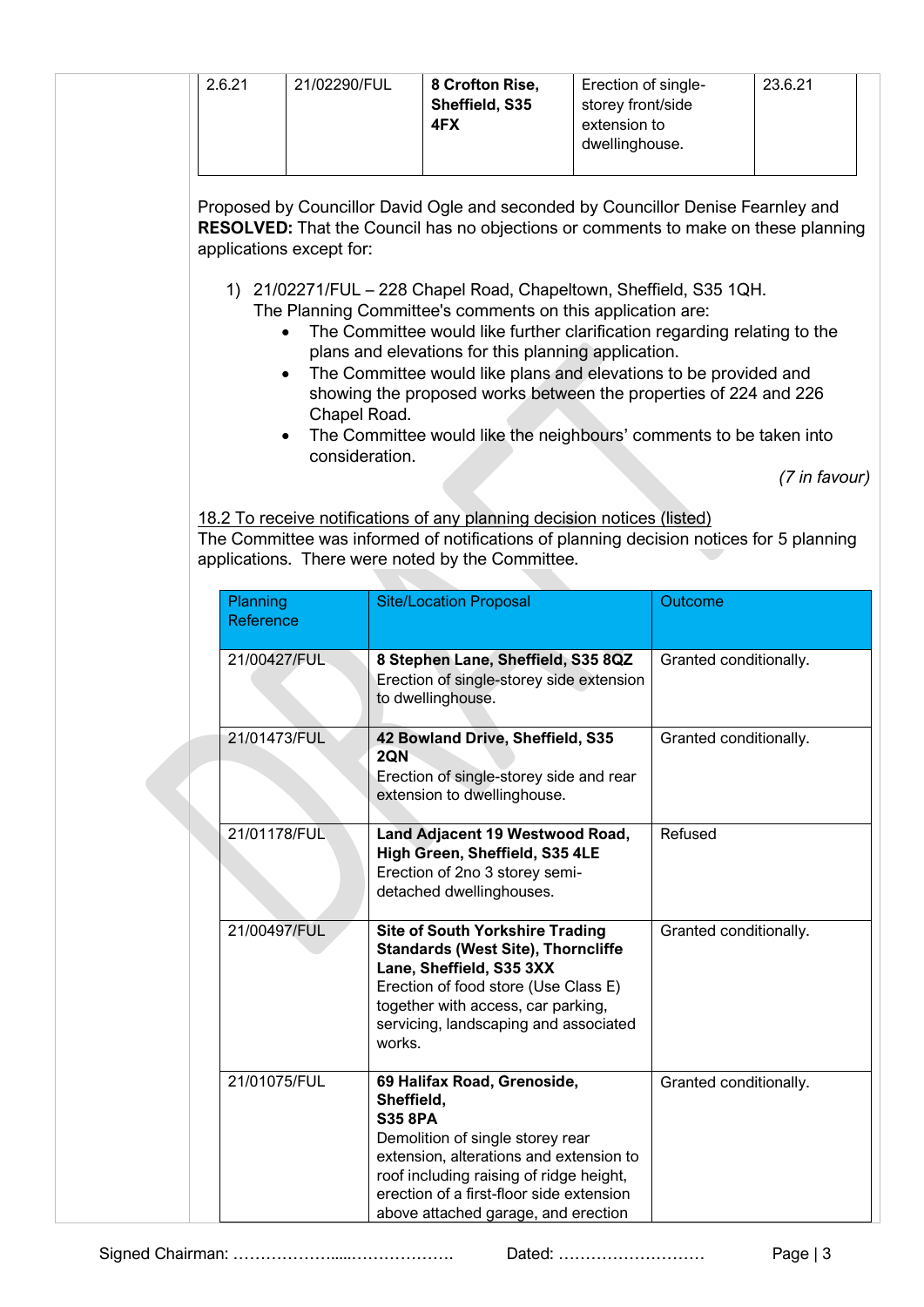|                         | of a single storey extension to<br>dwellinghouse (resubmission of                                                                                                                                                                                                                                                                                                                                                                                                                                                                                                                                                                                                                                                                                                                                                                                                                                                                                                                                                                                                                                                                                                                                                                             |  |  |  |  |
|-------------------------|-----------------------------------------------------------------------------------------------------------------------------------------------------------------------------------------------------------------------------------------------------------------------------------------------------------------------------------------------------------------------------------------------------------------------------------------------------------------------------------------------------------------------------------------------------------------------------------------------------------------------------------------------------------------------------------------------------------------------------------------------------------------------------------------------------------------------------------------------------------------------------------------------------------------------------------------------------------------------------------------------------------------------------------------------------------------------------------------------------------------------------------------------------------------------------------------------------------------------------------------------|--|--|--|--|
|                         | application 20/04019/FUL).                                                                                                                                                                                                                                                                                                                                                                                                                                                                                                                                                                                                                                                                                                                                                                                                                                                                                                                                                                                                                                                                                                                                                                                                                    |  |  |  |  |
| 2021/19                 | <b>Item 19. Licensing Matters</b>                                                                                                                                                                                                                                                                                                                                                                                                                                                                                                                                                                                                                                                                                                                                                                                                                                                                                                                                                                                                                                                                                                                                                                                                             |  |  |  |  |
| (EPC)                   | Licensing application received in from Whitley Hall Hotel Ltd.                                                                                                                                                                                                                                                                                                                                                                                                                                                                                                                                                                                                                                                                                                                                                                                                                                                                                                                                                                                                                                                                                                                                                                                |  |  |  |  |
|                         | This was considered by the Committee and was noted.                                                                                                                                                                                                                                                                                                                                                                                                                                                                                                                                                                                                                                                                                                                                                                                                                                                                                                                                                                                                                                                                                                                                                                                           |  |  |  |  |
| 2021/20<br>(EPC)        | Item 20. Bicycle stands Provision in Chapeltown                                                                                                                                                                                                                                                                                                                                                                                                                                                                                                                                                                                                                                                                                                                                                                                                                                                                                                                                                                                                                                                                                                                                                                                               |  |  |  |  |
|                         | The resident who brought this provision to the Councils attention in May, and whose<br>comments were read out at this Council meeting, was invited to attend this Environmental<br>Planning Committee meeting to give a brief description of his proposal relating to the lack<br>of bicycle stands provision in Chapeltown and the promotion of cycling more generally.<br>His comments included:<br>Currently, there are only limited bicycle stands in Chapeltown which is good, but<br>they are far away from the other shops in Chapeltown.<br>To have more bicycle stands in more locations around Chapeltown would<br>encourage more people to visit the area.<br>It could reduce car traffic, congestion, and pollution.<br>$\bullet$<br>If installed and sited well cyclists would feel safer leaving their bikes chained<br>$\bullet$<br>without the fear of it being stolen or vandalised.<br>If installed and signposted it would promote more cyclists to visit the area.                                                                                                                                                                                                                                                        |  |  |  |  |
|                         | The Committee discussed this, and their comments were:<br>This is an item that is under the Neighbourhood Plan to be looked at along with<br>cycle paths in the Parish.<br>There is plenty of scope in the Parish for bicycle stands to be installed.<br>$\bullet$<br>The costings of purchase and installation range between the cheap to expensive,<br>$\bullet$<br>so this needs further investigation.<br>A suggestion of installing them outside supermarkets.<br>$\bullet$<br>CIIr John Housley informed the Committee that he has 2 bicycle stands which he<br>is happy to donate to Council for installation in the Parish.<br>It was suggested the Council write to the ASDA to see if they could accommodate<br>installing a bicycle stand in their car park.<br>Cllr John Brownrigg suggested that the Council may write to all the Supermarkets<br>in the Parish to see if any of them would accommodate having them installed on<br>their property.<br><b>RESOLVED:</b> That the Council initially writes to Asda in Chapeltown to see if they would<br>accommodate installing Parish bicycle stands on their property, potentially with Parish<br>Council support, and then consider contacting all supermarkets in the Parish. |  |  |  |  |
| 2021/21                 | (7 in favour)<br>Item 22. Correspondence                                                                                                                                                                                                                                                                                                                                                                                                                                                                                                                                                                                                                                                                                                                                                                                                                                                                                                                                                                                                                                                                                                                                                                                                      |  |  |  |  |
| <u>(EPC)</u>            | To receive and note any correspondence received, including:                                                                                                                                                                                                                                                                                                                                                                                                                                                                                                                                                                                                                                                                                                                                                                                                                                                                                                                                                                                                                                                                                                                                                                                   |  |  |  |  |
|                         | Update from Licensing Dept. re: Lidl Thorncliffe Lane Sunday trading hours<br>1)                                                                                                                                                                                                                                                                                                                                                                                                                                                                                                                                                                                                                                                                                                                                                                                                                                                                                                                                                                                                                                                                                                                                                              |  |  |  |  |
|                         | 2)<br>Update from Traxx Market for information only.                                                                                                                                                                                                                                                                                                                                                                                                                                                                                                                                                                                                                                                                                                                                                                                                                                                                                                                                                                                                                                                                                                                                                                                          |  |  |  |  |
|                         | These items were noted by the Committee.                                                                                                                                                                                                                                                                                                                                                                                                                                                                                                                                                                                                                                                                                                                                                                                                                                                                                                                                                                                                                                                                                                                                                                                                      |  |  |  |  |
| 2021/22<br><u>(EPC)</u> | <b>Item 22. Planning Training</b>                                                                                                                                                                                                                                                                                                                                                                                                                                                                                                                                                                                                                                                                                                                                                                                                                                                                                                                                                                                                                                                                                                                                                                                                             |  |  |  |  |

Signed Chairman: ……………….....………………. Dated: ……………………… Page | 4